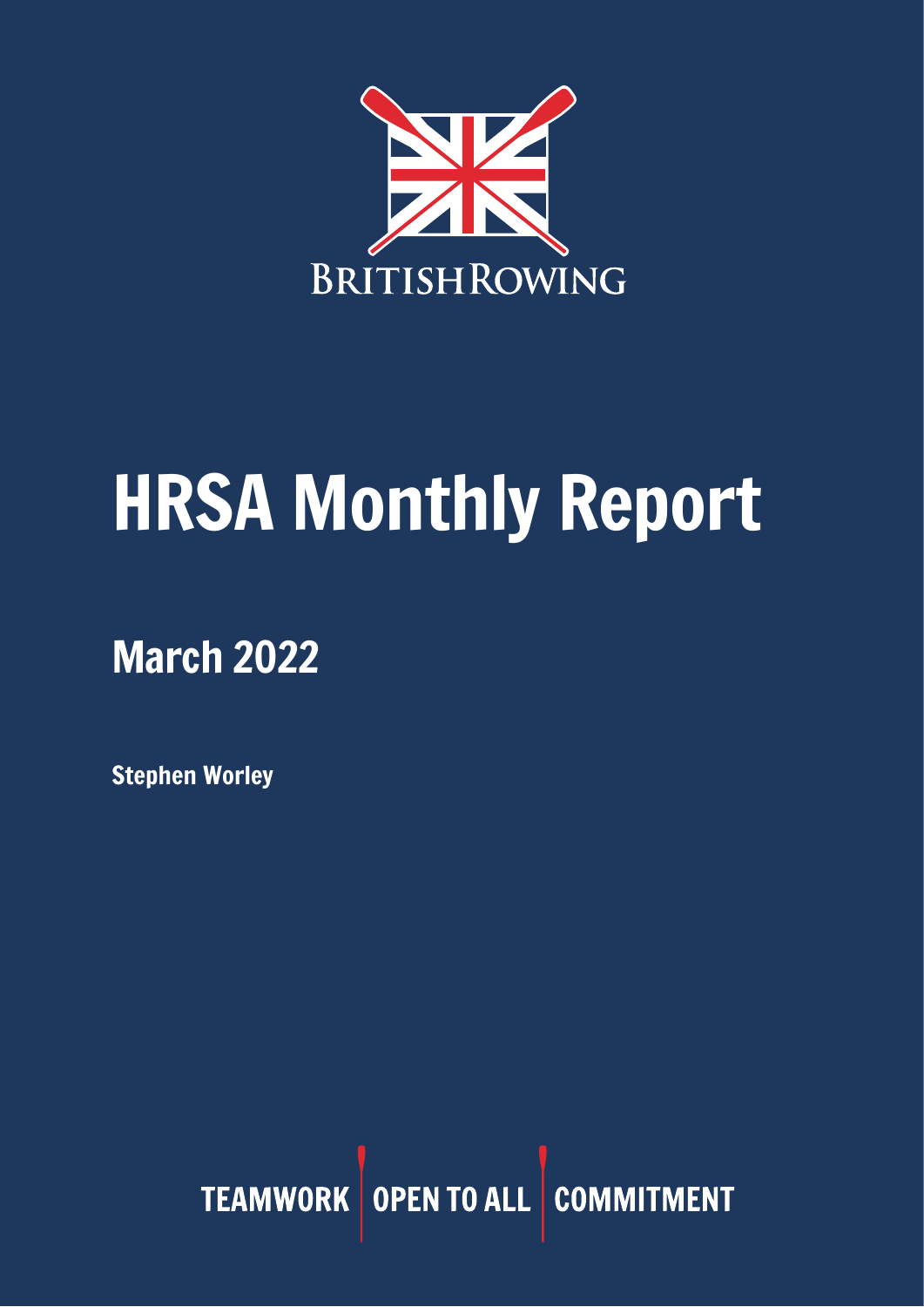## Incidents in March

#### **Take care at bends and corners**

There were several head-on collisions at bends and corners as a result of crews straying onto the wrong side of the river by either cutting the corner or taking the corner too wide.

In one incident, a 2x was on the correct side of the river, returning to the club landing after an outing. An 8+ took the bend opposite the club too wide, at speed, into the path of the 2x. The 2x was too close to the bank to be able to change course. A member on the club balcony, and a member of the crew of the 2x, shouted to the 8+ to stop rowing. The 8+ slowed, the 2x backed down, and the collision was narrowly avoided.

In another incident, a 2x was rowing upstream midway between the bank and the middle of the river. There were two 4xs about to cross the river and travel in the opposite direction, they were on the correct side of the river. A 1x, travelling downstream, appeared from behind the 4xs and changed course to pass the 4xs on the wrong side of the river by cutting the corner. The crew of the 2x shouted to the 1x but there was no time to prevent the collision. The impact to the side of the 2x caused some damage, and resulted in snapping one oar in the 2x. The impact was partially absorbed by the oar. Both boats stayed afloat.

In a further incident, a J15 8x doing a racing piece was travelling downstream and a Masters 4x- was travelling upstream, both on the correct side of the river. Approaching the corner, the cox of the 8x underestimated the steering performance of the 8x and overshot the corner. When it was clear the two boats were going to collide, STOP was shouted from the bank, a minor delay from the crew of the 8x led to the boats colliding at low speed. The J15 squad, as a whole, had a debrief explaining that when STOP is heard from a coach or recognised voice then, they must immediately apply the emergency stop procedure. They must not wait for the cox to call it.

In yet another incident, a novice junior was put in the steer's seat of a coxless 4x. The conditions were blustery. The 4x steered wide around a corner whilst sculling downstream and collided with a 2x sculling upstream on the correct side of the river.

Please take care when rowing around bends and corners. Keep a good lookout and try to keep away from the centre of the river. If necessary, reduce speed. Stop and adjust direction if there is a risk of straying to the wrong side of the river. If someone shouts STOP, then stop immediately. Clubs should review their navigation plans and identify any corners or bends where it is unsafe to row at full speed.

#### **Take extra care in fast flowing water**

There were three notable incidents in fast flowing water.

Two experienced scullers in 1xs were turning and became too close to each other and clashed blades and were then swept into a fixed obstruction. The ebb tide was flowing fast and the two scullers were pinned to the holding buoy and the chain. Both boats remained upright although one was swamped. The scullers were rescued by a launch within four or five minutes. The boats were retrieved later. The lesson learned is for scullers not to turn too close to moorings on a strong tide and not to get in each other's way.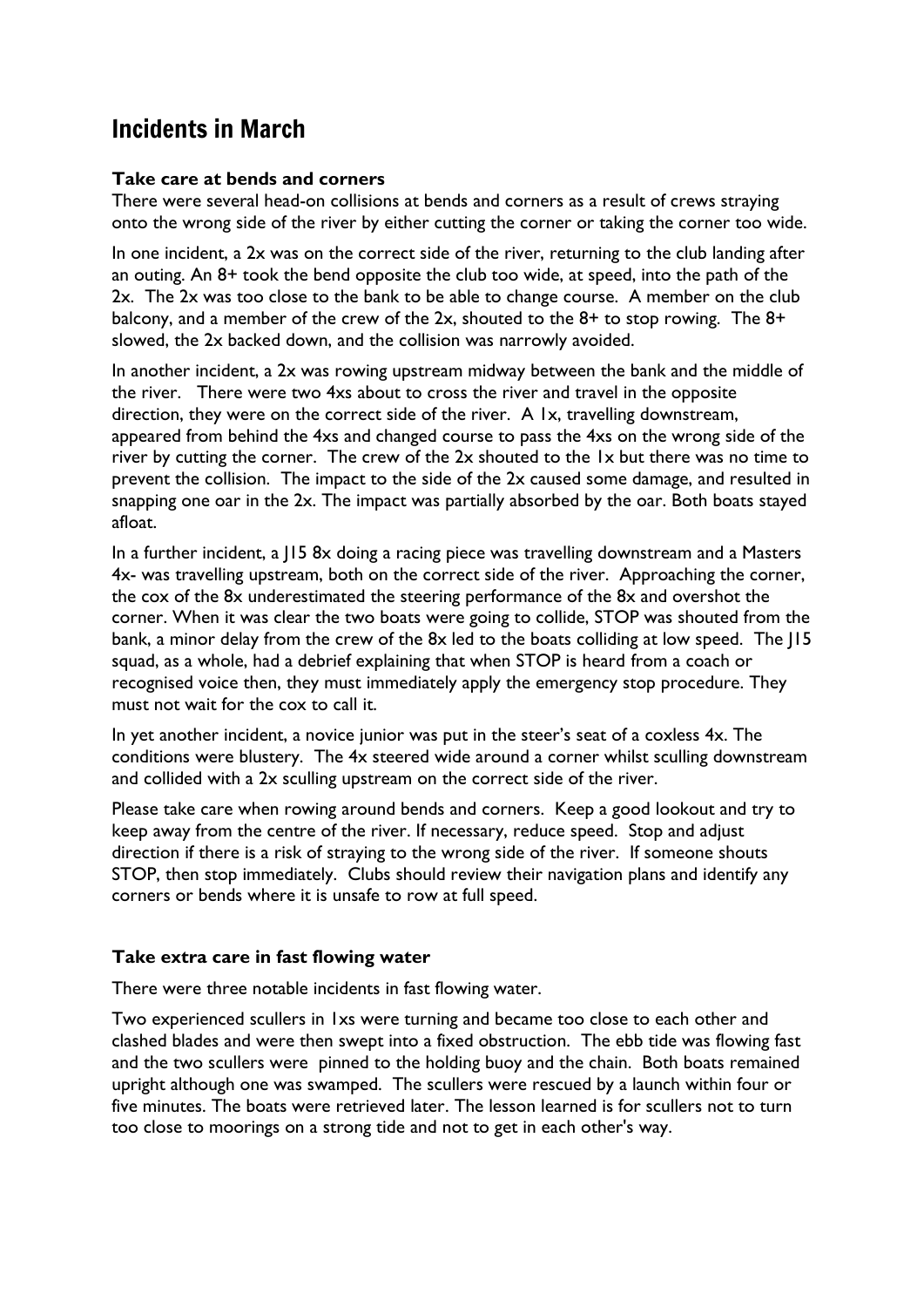A 4x was waiting to turn at a turning point but was delayed by the many other boats in the vicinity. Being aware of the flow and as no-one was attempting to turn, the crew thought it best to keep moving. The boat turned and was just about to set off when another 4x, that had been ahead in the queue, started to turn. The other 4x was allowed to row through and in so doing it meant that the flow caught the first 4x and it was drifted into a post. One rower managed to hold onto the post and the remainder of the crew kept their blades on the water. They were able to push away from the post. There were two learning points; one is that the 4x should have remained in the queue and waited to turn and the other is that in fast flowing water you must keep rowing in order to keep control of the boat.

Another 4x consisting of two relative novices with two moderately experienced oarsmen at bow and stroke was racing downstream in a time trial and was being pushed along by wind and stream when they clipped something, which sent them into the bushes where the bow became wedged. The wind and stream caught the stern, pulled it round and then it wedged again and the strength of stream started to push the boat over. The crew let go of downstream handles and capsized. Two safety launches were in attendance within two minutes. The crew was uninjured and the boat was undamaged.

Please take extra care in fast flowing water.

#### **Stay away from weirs**

A 4- was moving off from the landing stage doing exercises. The boat had already been realigned as it was getting too close to the top of the weir. Course correction was quickly rendered ineffective and lack of boat speed and less experienced bowman led to the boat getting too close to the weir and subsequently being swept over it. The whole crew disembarked and straddled the boat until help arrived from the club. Three crewmen were taken to hospital, no adverse effects were reported. Please remember that boats will not respond to the rudder unless they are moving through the water and the surface water speed increases dramatically as you get closer to the weir.

Two stable 4x+s with a mixed experience crew were practising boat manoeuvring and navigation skills above a lock under bankside supervision. One boat approached the lock a little wide and was caught out by the strength of the stream towards the weir channel and became wedged against a pile upstream of the lock gates. The boat remained stable but the crew could not move it unaided due to the strength of the flow. The crew kept hold of the safety ropes while waiting for assistance. The situation was resolved by the lock keeper reducing the flow by closing off one half of the sluice gates. The crew were then able to manoeuvre themselves and row back upstream.

Please avoid getting close to weirs in any conditions and particularly when water flow is high. There is more information on flow over weirs in the Safety Alert, Keep Clear of Weirs, [here.](https://www.britishrowing.org/wp-content/uploads/2019/12/Safety-Alert-Keep-clear-of-Weirs-Dec-2019.pdf) Clubs may wish to establish rules to prevent their crews from approaching weirs. They may also wish to mark or sign the limits of safe navigation so as to avoid approaching too close to weirs.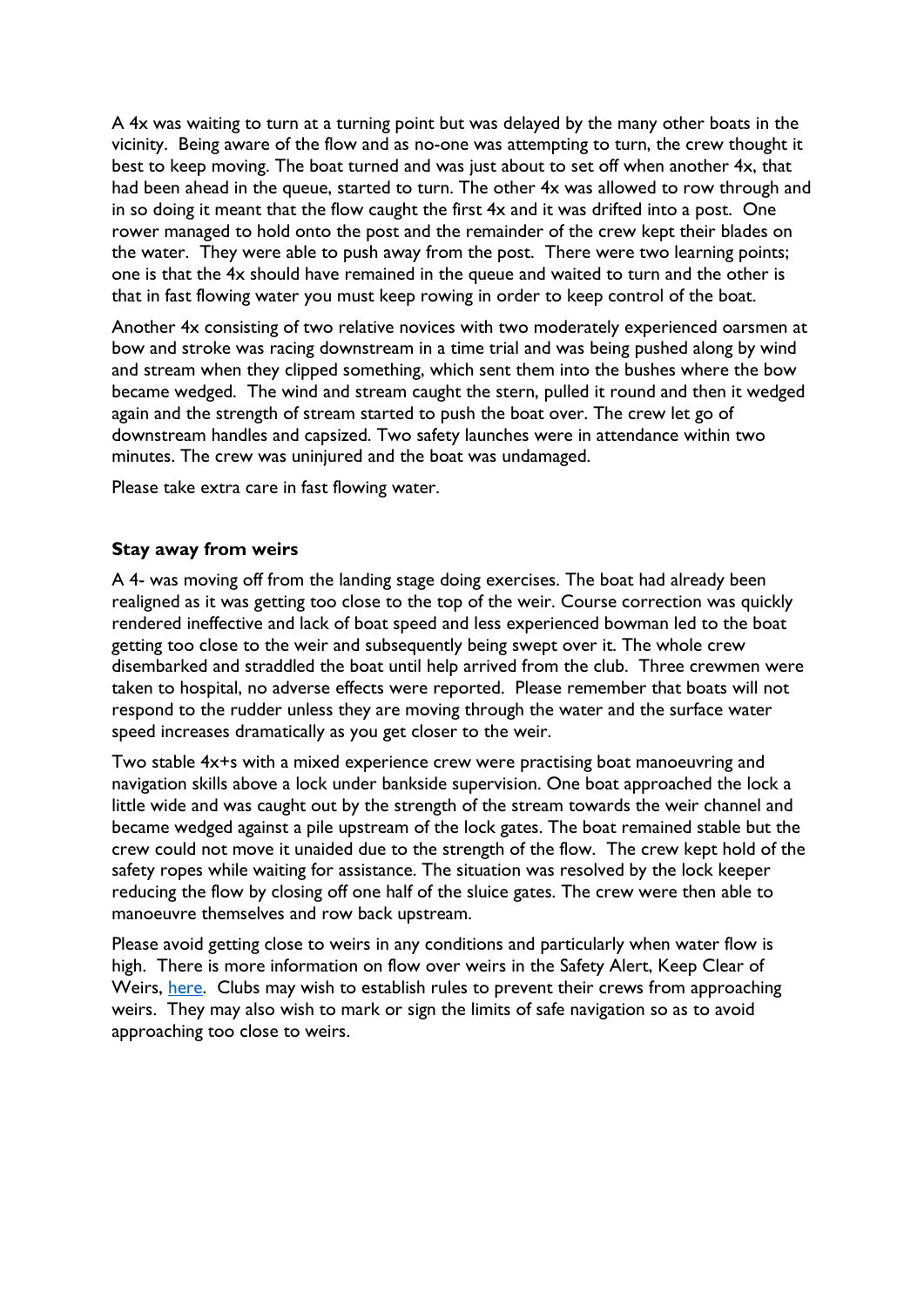#### **Check the shoes too**

A 2x capsized and both rowers immediately clung to the boat above the water as they were trained to do. However, their feet remained in the shoes within the boat. Due to the old material used in these shoes, the heel restraint ripped the sole off the shoes rather than releasing their feet. The heel restraints and were attached appropriately prior to boating. Both scullers managed to free their feet. There was no harm to either sculler and they didn't feel in danger. The club is checking that the shoes in all its boats and, all coaches will ensure that boats are checked thoroughly prior to crews boating. Please learn from the experience of others.

### **Examples of good practice**

There were several incidents that contained items of good, or best, practice.

In one incident, an experienced junior performance sculler took part in an open club session, rather than a junior performance session. The sculler heard a call from a slower double and believed it to be permission to overtake, moved out without taking a look and collided with a sculling boat coming in the opposite direction damaging his wooden boat. This was a popular open session with boats of differing speeds on a narrow river (one lane in each direction) and required both extra care, patience and tolerance. The junior was advised by her coach to take responsibility for overtaking and always ensure the way is clear before moving out. Other juniors have been similarly advised to prioritise safety over maximum performance. The CWSA sent a Safety Note to the members email group emphasizing that it is always the overtaking boat's responsibility to ensure the way is clear. A call from a slower boat must never be interpreted as meaning 'clear to overtake'.

Another incident occurred at the end of an outing; the crew of the 4x+ were tiring and stroke caught a crab then let go of his blades. The rest of crew panicked and also let go of their blades. Together with the strong cross wind, this caused the boat to capsize. All crew members able to get on top of upturned hull and boat was towed to bank by the coaching launch. This is the correct response. The club has learned to try to include one senior crew member in novice boats, especially when wind is forecast to increase.

The post incident actions in another incident were exemplary. A bow rower was ejected from an 8 whilst racing. The rower went into the water, and at some point hit her head. The race was immediately halted using klaxons. Event Medics in a launch following attended immediately and recovered the rower from the water. She was taken by medical launch to a medic station. She was warmed up and assessed by Event Medics, who recommended that she be taken to A&E so that she could be assessed there for possible concussion. She was transported to A&E. She was diagnosed with concussion so will have to make a gradual return to rowing.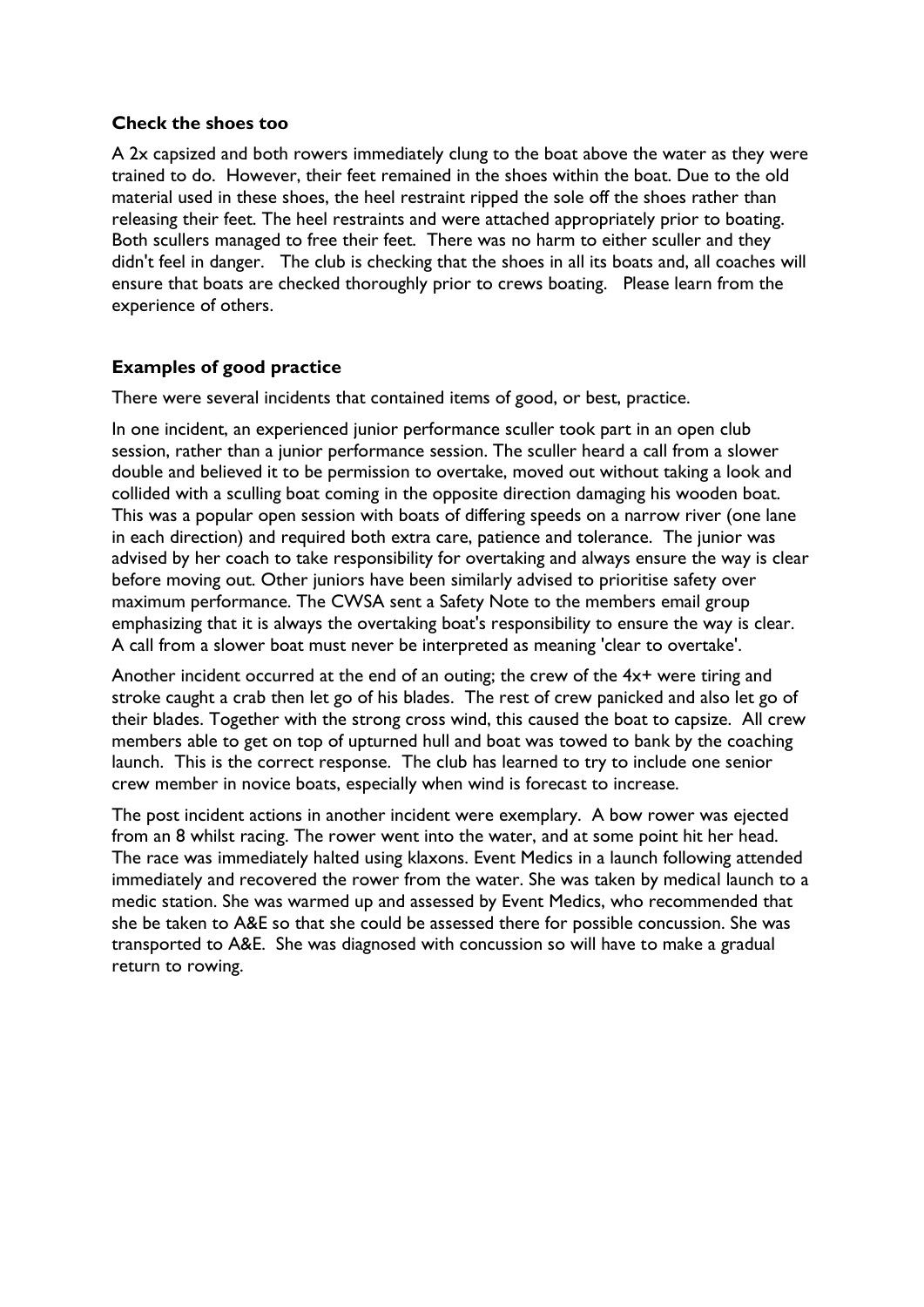#### **One danger of overtraining**

There was an incident thought to be caused by overtraining and not recognising symptoms of overtraining. The rower was said to have suffered with Rhabdomyolysis; this is usually caused by an injury to a skeletal muscle. It is a condition in which there is a breakdown of muscle tissue that leads to the release of muscle fibre contents into the blood. The symptoms include dark, reddish urine, a decreased amount of urine, weakness and muscle aches. Early treatment with aggressive fluid replacement reduces the risk of kidney damage.

The rower had an overnight stay in hospital with intravenous (IV) support. The rower is taking some time to rest (as prescribed by the doctor) but there are no further consequences. The rower has a 9 week recovery plan.

I am advised that "Exertional rhabdomyolysis is a relatively uncommon condition but can have very serious consequences if not recognized and managed appropriately. The athlete will typically present with pain, tenderness, weakness, and swelling in the muscles affected after engaging in physical activity."

The club will review the training programme and communicate to members that additional training should not be undertaken. It will also raise awareness about the signs of overtraining. Please learn from this experience and take care with your training plan.

#### **Broken bones**

There were two incidents that resulted in broken bones, in one, a rower rowed following the fracture.

In one incident, a junior fell and landed on her side and hurt her hip and elbow. Her 4x was ready to go and she completed the outing while in pain but struggled getting the boat out. She went to the hospital on the same day and, after an X-ray, it was confirmed that she had broken the humerus. I have been advised that it is surprising that she was able to do anything with a fractured humerus, let alone lift or rowing, and that further damage could be caused as she may displace the fracture further and/or damage the tissues surrounding the fracture (including nerves and muscles).

In another incident, a spectator at a head race slipped on wet grass and fell heavily on his leg. First Aiders provided pain relief and advised the casualty was taken to hospital by ambulance. This incident reinforces the need for adequate first aid cover at competitions. The injury required surgery to a broken ankle and the mobilisation of a dislocated knee.

In yet another incident, a highly experienced crew member in their 70s tripped over a trestle and fell, while helping carry an 8 from the stage to the boathouse. It is reported that this could be a career ending injury at this age. The crew was reminded to listen, heed and follow cox instructions, when moving the eight.

Please take care of your mates, if they are injured or ill then do not let them row. It is all very well being a rough, tough rower but nobody is invincible.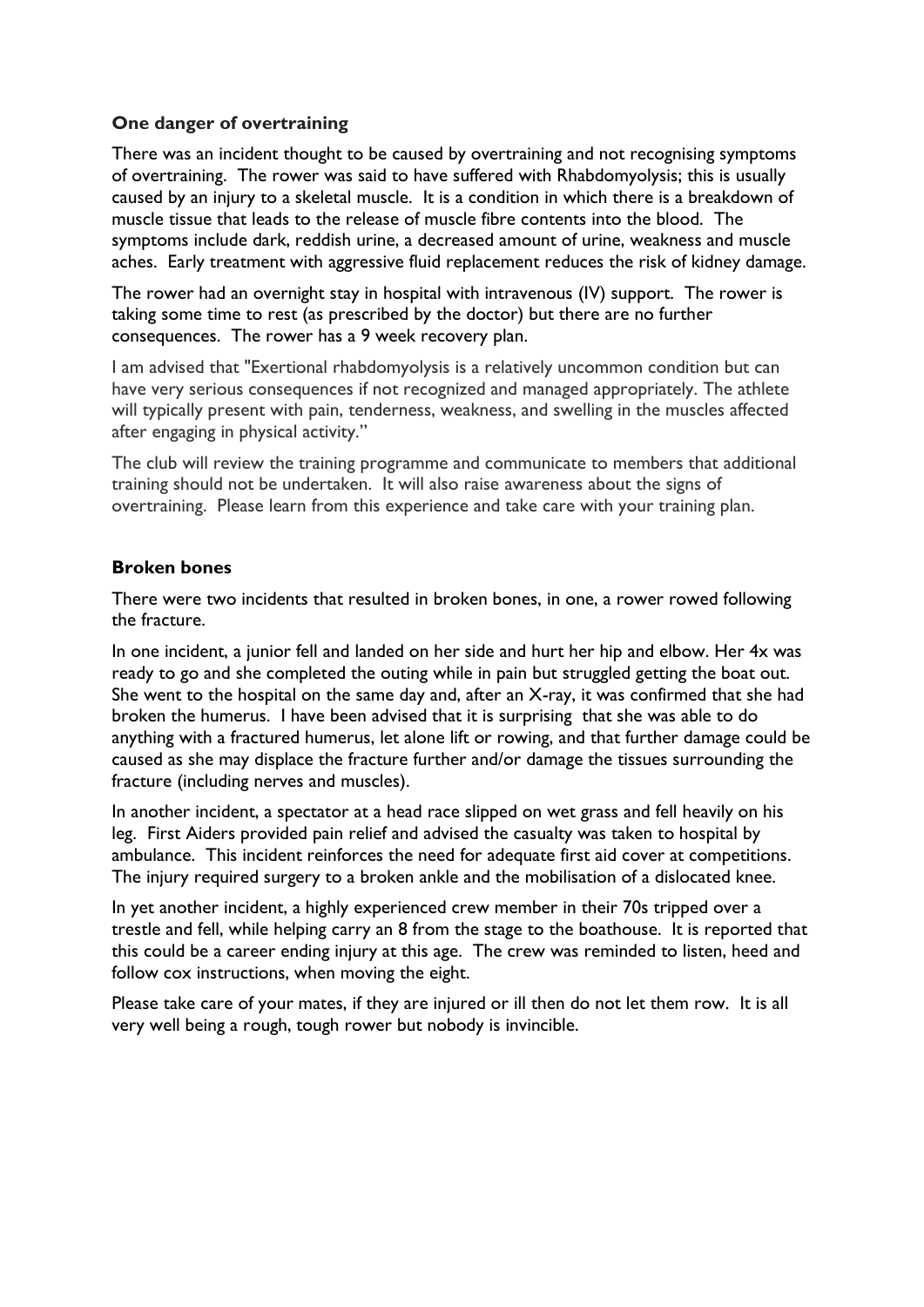#### **Debris in the water when water levels are high**

When water levels are high then debris, that was previously on the bank can float and be swept downstream.

In one incident an 8 was proceeding upstream on a lit section of the river when it collided with a floating tree. The boat was travelling at speed and came to an instant stop. The bows rode up on the tree and became stuck. The crew eventually managed to free the boat and paddle it back. The bows were very badly damaged and the paddling action resulted in the bow snapping off. All the parts have been recovered and are shown opposite. Afterwards the conditions were reviewed and it was agreed that it was reasonable to have the outing. There was nothing visible at the time to suggest there were any hazards. The river had returned to a near normal winter level following recent flooding and river conditions had been good all day. There was no physical injury to any crew member although the incident was a shock to all concerned. The repair is expected to cost about £3,500



In another incident a 2x capsized when an oar was trapped under a large log.

In further incident a 4x hit a semi-submerged tree, the boat stopped immediately and pivoted around, becoming wedged under the bridge. It was trapped at bow and stern. A rescue launch attended and pulled the trapped stern free.

In another incident, an 8 hit one of several large polystyrene blocks (shown opposite, these appeared to be industrial waste, roughly the size of a fridge). There was a strong blustery wind and the blocks appear to have been blown out of the neighbouring dock and across the rowing course. The block deflected off the bows and into the bow rower's rigger, causing the rigger to snap.

Please keep an extra careful lookout when, and after, water levels have been high and when winds are strong.

#### **A simple bit of Physics**

A J15 2x capsized and the crew tried, and failed, to right the boat and could not climb on top of the inverted boat. The coach, in a launch, then instructed the crew to swim the boat to the bank and directed them to aim the boat 45º into the stream in the mistaken belief that this would minimise the distance that they could have to swim. The quickest route to the bank across any stream is to aim directly at the bank and accept that the stream will take the boat downstream. The drift downstream does not matter providing there are no hazards downstream and exit from the water is not hampered by reeds or a wall, etc. The route through the water at 45º to the stream is 41% further than the route heading to the bank. If you need a more detailed explanation then please let me know.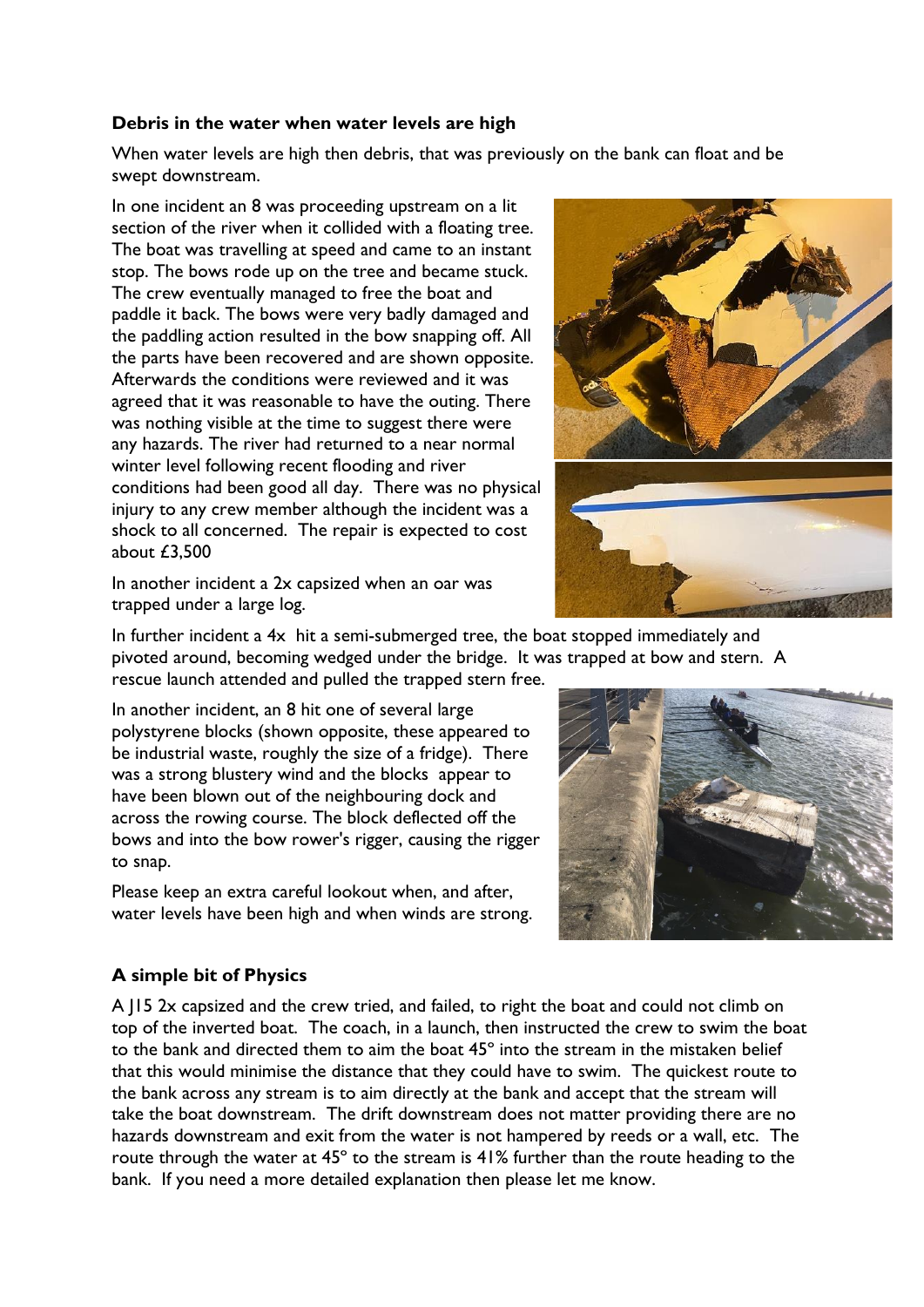#### **Look after yourself and your crew mates**

A rower was warming up and began to feel heart palpitations ( reportedly common for the particular rower). Their heart rate rose to an unexpected level during the warmup, rower felt light headed and fainted shortly after being taken out of the boat. The rower was taken to hospital where the doctors suspected a Thyroid problem. They have undergone an ECG and blood tests. The club is waiting for the results of tests to fully understand the cause but subsequently the rower has been fine.

I have been advised that "*Heart palpitations need to be investigated and managed properly, not left until the rower feels unwell or collapses – by then it may be too late*." Please take care of your crewmates.

## The Incident Reporting system

There was an enquiry about the possible purchase of the Incident Reporting software. The enquirer has used it on a number of occasions, and believes it to be an excellent piece of software - user friendly and simple to complete. He was impressed too by the multitude of reports in different formats in the annual analysis report.

The response was that we recognise the value that the Incident Reporting system brings to British Rowing and know that it is the envy of other sports NGBs. We have worked hard, over the years, to develop an ethos where people feel "safe" using the system. We have tried to develop a no blame culture. People submitting Incident Reports know that the information they provide will be treated with respect. They know that they are making a positive contribution to rowing safety.

This enquiry and response were shared with technical and commercial colleagues so that they can take this matter forward.

## A correction

Last month I wrote about the use of Automated External Defibrillators (AED) and Cardiopulmonary resuscitation (CPR) that the casualty should be in the prone position. This is incorrect, they should be in the supine position, i.e. flat on their back or face upwards (Thanks Noel).

Please remember the importance of CPR when someone has collapsed and is not breathing. It keeps blood circulating round the body, thus helping to keep the casualty alive. Please do not be distracted by all the hi-tech equipment, the basics are important too.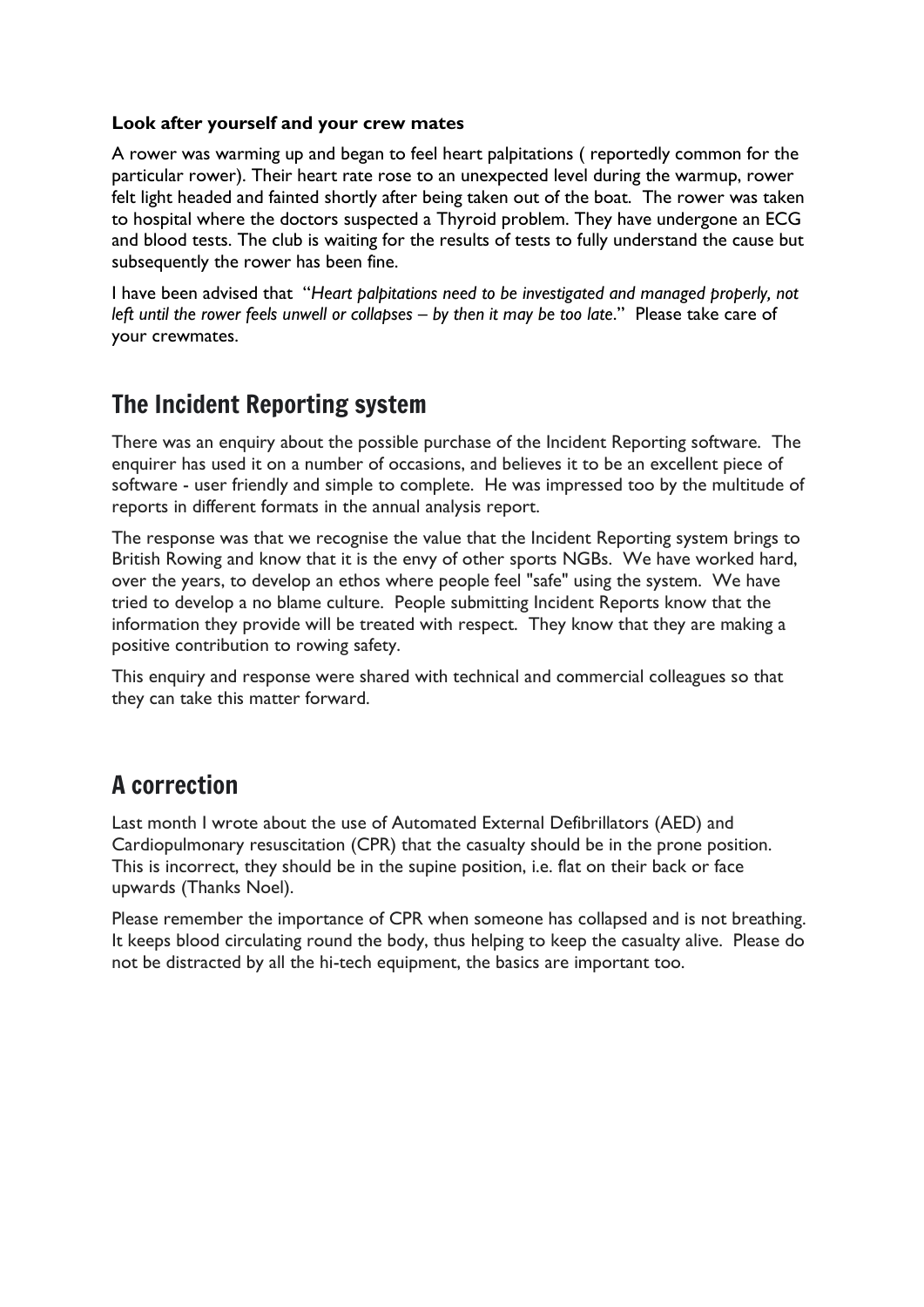## RowSafe Updates 2022

The process of updating RowSafe is almost complete. There are still some minor corrections to be made, in particular to convert the Event Risk Assessment Template to a Competition Risk Assessment Template and correct the links to it in RowSafe. Links to the recent Safety Alerts will also be added and all links will be checked. As usual the changed text will be highlighted in light yellow. The changes that have been completed are as follows:-

The terms Barriers and Controls are used throughout RowSafe, in some areas (particularly in Chapter 9, Topics Covered in Risk Assessments, and in the example Risk Management Plans these have been expanded to "Barriers (to reduce the probability)" and "Controls (to reduce the severity of harm)". This is in response to a request from Coach Developers so as to make the terms easier to understand.

There is an additional expectation of Club Officers and Competition Organisers to register for Met Office weather [warnings](https://www.metoffice.gov.uk/about-us/guide-to-emails) in the following Sections:-

- 3.2, Club Safety Plans and Safety Rules
- 4.6 Alternative Arrangements Plan, (for Competition organisers) and
- 9.1 Weather, (for Clubs and Competitions).

Advice not to wear Dryrobes. denims, jeans or heavy cotton clothing at any time when afloat has been added to Sections:-

- 3.2 Club Safety Plans, under "Safety Rules should include".
- 4.9 Touring,
- 7.1 Boats and Blades and
- 8.1 Cold Water Immersion and Hypothermia.

The following statement has been added to the Coaches part of RowSafe section 3.5, Training Camps and Rowing on Unfamiliar Waters.

• Do not drink alcohol or use recreational drugs before or while coaching. This could compromise safety.

Section 3.6, formerly "Swimming Competence", now renamed "Competence in the Water", is still being discussed.

In section 3.7, Capsize Training, Buoyancy aids have been introduced alongside lifejackets.

In Section 4.2 Competition Safety Plans and Safety Rules, the following has been added under Competition Officers and Organising Committees are expected to:

• Work with competing clubs and competitors to "discourage" them from allowing people to row in conditions, etc. that they cannot handle.

In Section 4.4 Competition Rowing Safety Adviser Job Description, the expectation for CoRSAs in relation to the incident reporting system has been changed to:-

• Promote and monitor Incident Reporting at the competition and the reporting of all incidents to British Rowing.

This makes it consistent with the expectation of Club Rowing Safety Advisers.

In Section 4.6, Alternative Arrangements Plan, the criteria that will cause the competition to be abandoned, suspended, or altered should be objective rather than subjective and include specifications for wind speed, wave height and steepness, temperature (high and low), etc.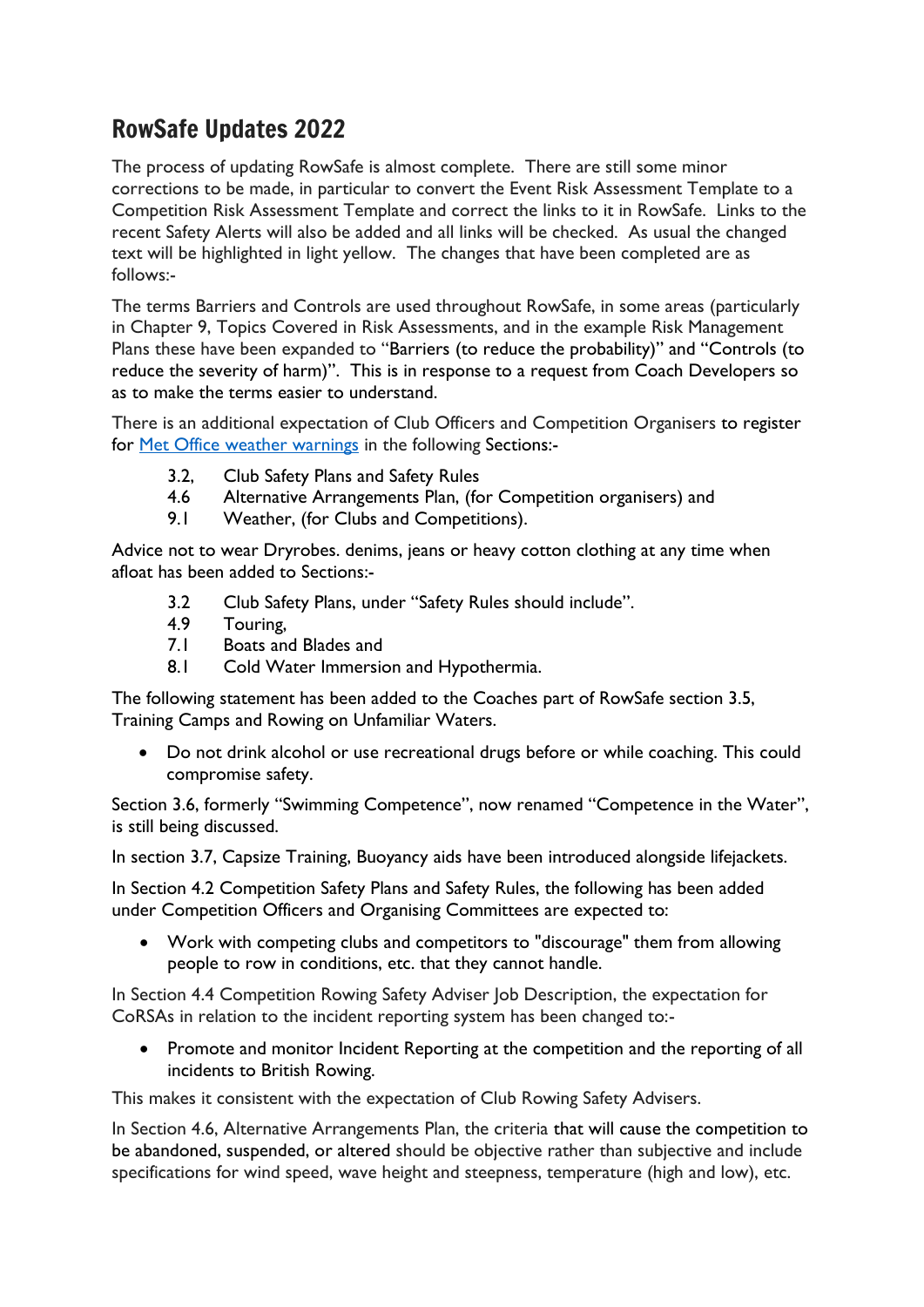The conditions should reflect the "exposure" of the venue and the capacity of the competitors.

In Section 5.1, Steering and Navigation, it previously assumed that the understanding of sound signal, day shapes and lights was only relevant to rowers in coastal waters and on the sea. It is now recognised that these signals are also used in other areas so the expectation has been changed to specify that these should be understood where there are motorised vessels. This section contains links to learning materials for each of these types of signals.

In the following Sections-

- 2.2 Make up of Club Induction Pack
- 6.1 People new to rowing,
- 6.1.1 Safety Advice for People new to Rowing,
- 7.3 Safety Aids,
- 8.1 Cold Water Immersion and Hypothermia, and
- 9.10 Rowing in Floods Risk Management Plan

the concept of "floating" has been introduced alongside that of "swimming".

In Section 7.1, Transport and Trailers, the expectation to check "That the towing bracket" and its fixings are in good condition" has been added. This will be linked to the relevant new Safety Alert.

## The impact of Alcohol on Safety

There was a request for guidance that referred to the case of a rower who died in an incident at a training camp in December 2004. Alcohol consumption by coaches was a contributory factor as it clouded the coaches' decisions. It is understood that the coroner said that this should not to be allowed.

Alcohol is covered, to an extent, in [Safeguarding](https://www.britishrowing.org/wp-content/uploads/2021/09/British-Rowing-Safeguarding-Handbook-3-Club-training-and-competition-guidance-Covid-guidance-template.pdf) Handbook 3, but this is principally in relation to children and adults with needs.

The following statement appears in the UK Coaching Code of Practice for Sports Coaches, [here:](https://www.ukcoaching.org/resources/topics/guides/code-of-practice-for-sports-coaches)-

• Do not smoke, drink alcohol or use recreational drugs before or while coaching. This gives a negative image and could compromise safety.

There is no mention of alcohol anywhere in the current version of RowSafe. In the case of training camps, the relevant section of RowSafe is 3.5, Training Camps and Rowing on Unfamiliar Waters although there are expectations for coaches in almost every section of RowSafe.

Section 3.5 of RowSafe has been amended to incorporate the UK Coaching advice in relation to safety. The issues relating to smoking and having a negative image are important but RowSafe is primarily concerned with safety.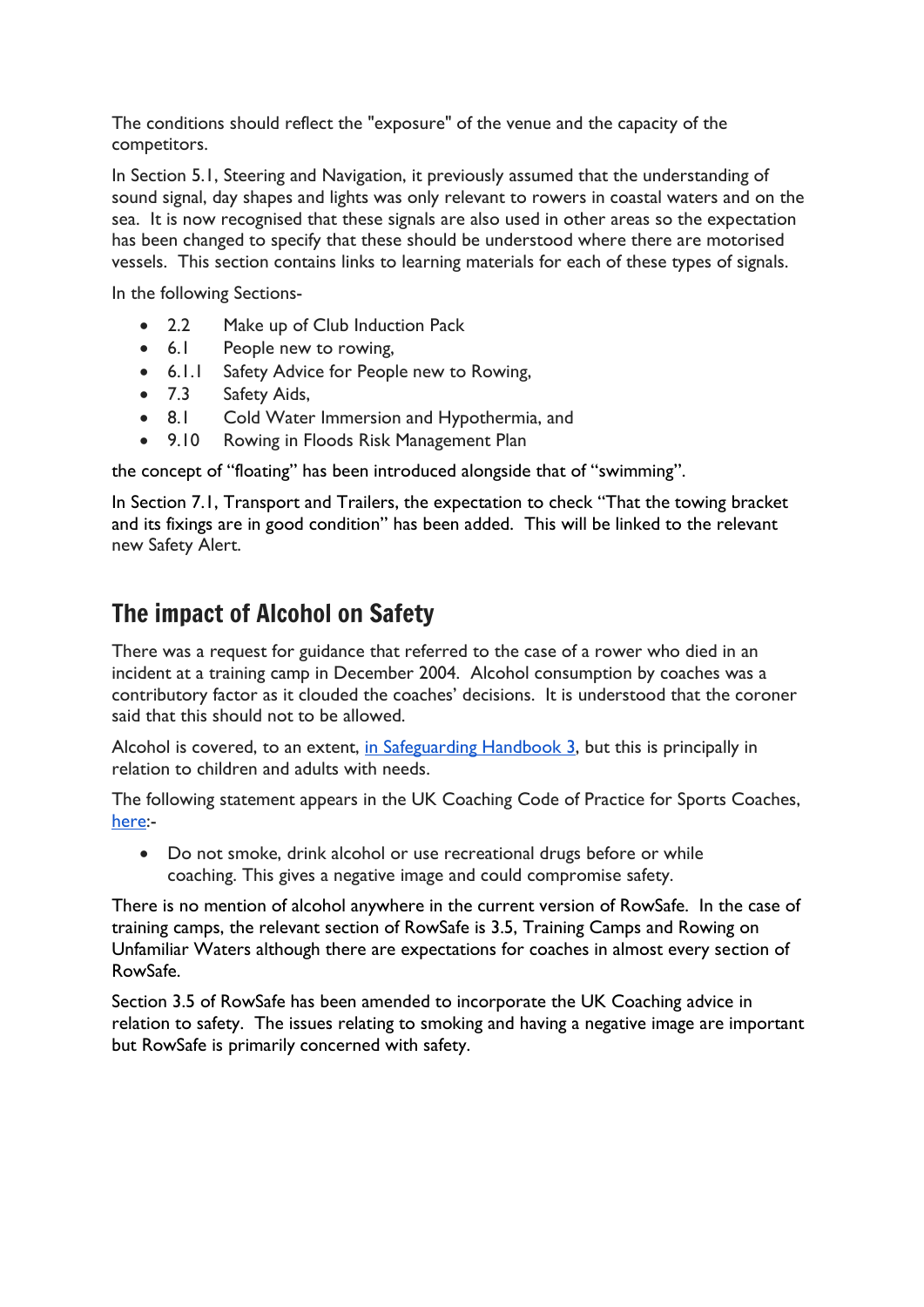## Why Swimmers Drown

There was a notification from the National Water Safety Forum (NWSF) that the [Lifesaving](https://www.lifesavingfoundation.ie/)  [Foundation](https://www.lifesavingfoundation.ie/) has produced a free e-book explaining why swimmers drown. A summary is available on the Lifesaving Foundation website. In the summary you will see that there are three reasons, as follows:-

Why do swimmers accidentally die by drowning?

1. They get into trouble unnecessarily.

This is from poor preparation, ignorance, or overconfidence.

- 2. They don't know what to do when they get into trouble.
- 3. They do the wrong things first because they don't know what to do.

The most common mistake is swimming when they should stay put.

They should also follow the advice in RowSafe and in the British Rowing Capsize and Recovery Training and **Stay with the boat.** 

## Medical kits and prescriptions for Solo Ocean events

There was a request for advice from a doctor in Australia who is involved in outdoor events and support. He was looking for information on long-distance rowing (solo) events. He asked to be put in touch with appropriate medical resources to discuss common issues and a list of medical equipment and specific medications suitable for >100 day endurance events. I forwarded this request.

An internet search and revealed this:-

*"Common health issues and advised treatments reported in an ultra-endurance ocean rowing race"*

on the British Medical Journal website [here,](https://bmjopensem.bmj.com/content/bmjosem/8/1/e001120.full.pdf) it shows that the most common medical problems in events like these are Dermatological and Musculoskeletal disorders, and Seasickness.

I also explained our recent learning about the protracted time it takes to recover to full fitness following Covid and referred to the paper in the British Medical Journal [here,](https://www.bmj.com/content/372/bmj.m4721#:~:text=Therefore%2C%20consensus%20agreement%20is%20that,physical%20activity%20(fig%201).) the Safety Alert [\(here\)](https://www.britishrowing.org/wp-content/uploads/2022/02/HRSA-Monthly-Report-January-2022.pdf) and the information in my January Monthly Report (here).

The doctor provided his proposed list of medical equipment and prescriptions. My colleagues at Atlantic Campaigns have kindly agreed to assist.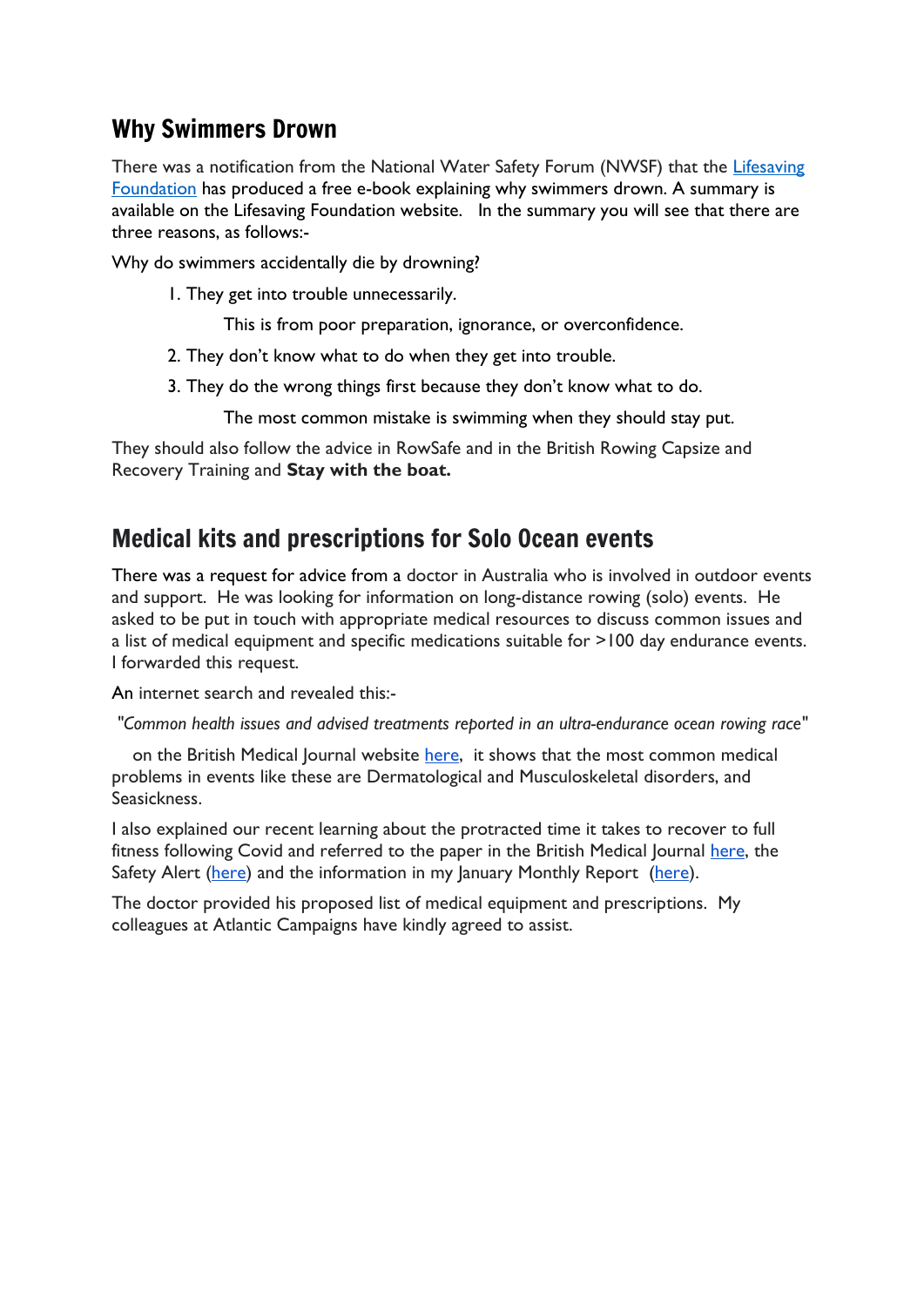## Rules for wearing lifejackets

There was a request for information on the rules for wearing lifejackets. It was explained that this is normally a matter for clubs. Rowers are expected to take care of the safety of themselves and others and clubs are expected to ensure that they do. Clubs are expected to have rules to control the behaviour of their members.

The use of lifejackets when afloat is so fundamental and obvious that there should be no need for rules.

Rowers who cannot swim or float should wear a lifejacket or buoyancy aid. This is explained in more detail in section 3.6 of [RowSafe.](https://www.britishrowing.org/about-us/policies-guidance/rowsafe/) All coxes and people afloat in launches, etc. should also wear lifejackets or buoyancy aids. Please understand that RowSafe is a guidance document. Section 11 of the **British Rowing Regulations** deals with safety and tends to put pressure on clubs and others to act in conformance with this guidance. However, we seldom make this link.

I was then asked whether the guidance mentions any mandates on the provision of life jackets or buoyancy aids to junior rowers. I explained that the simple answer is no. It depends on whether they can swim (and now float) and not on their age.

In RowSafe it says:-

• Make lifejackets available to all rowers and ensure that they are worn by nonswimmers (and people who cannot float – see above).

There are many references to juniors, the most helpful in this case is:-

• Determine whether lifejackets should be worn by juniors who have not completed a capsize drill based on a risk assessment that includes the circumstances and their ability.

If, for example, the rowing is on a canal or shallow river where the advice to rowers could be "if you fall in then stand up and walk ashore" then there is little point in them having a lifejacket unless the water is cold.

In a several places RowSafe says:-

• *Promote a higher level of care for junior, beginner and adaptive rowers.*

## Rescue techniques for an adaptive rower

There have been protracted discussions on the best method to rescue a fixed seat adaptive rower (who is held in his or her seat by straps) in the event of a capsize. This question was referred to the GB Rowing Team as it contains coaches of athletes with disabilities. The team responded with the considerations from GBRT coaches when posed with the questions asked. This response was very detailed, and helpful, and is available on request (write to [safety@britishrowing.org\)](mailto:safety@britishrowing.org).

It should also be noted that a member of the team will be conducting a much more thorough investigation later this year for World Rowing with a specialist search and rescue team. It is expected that this will lead to much more conclusive advice.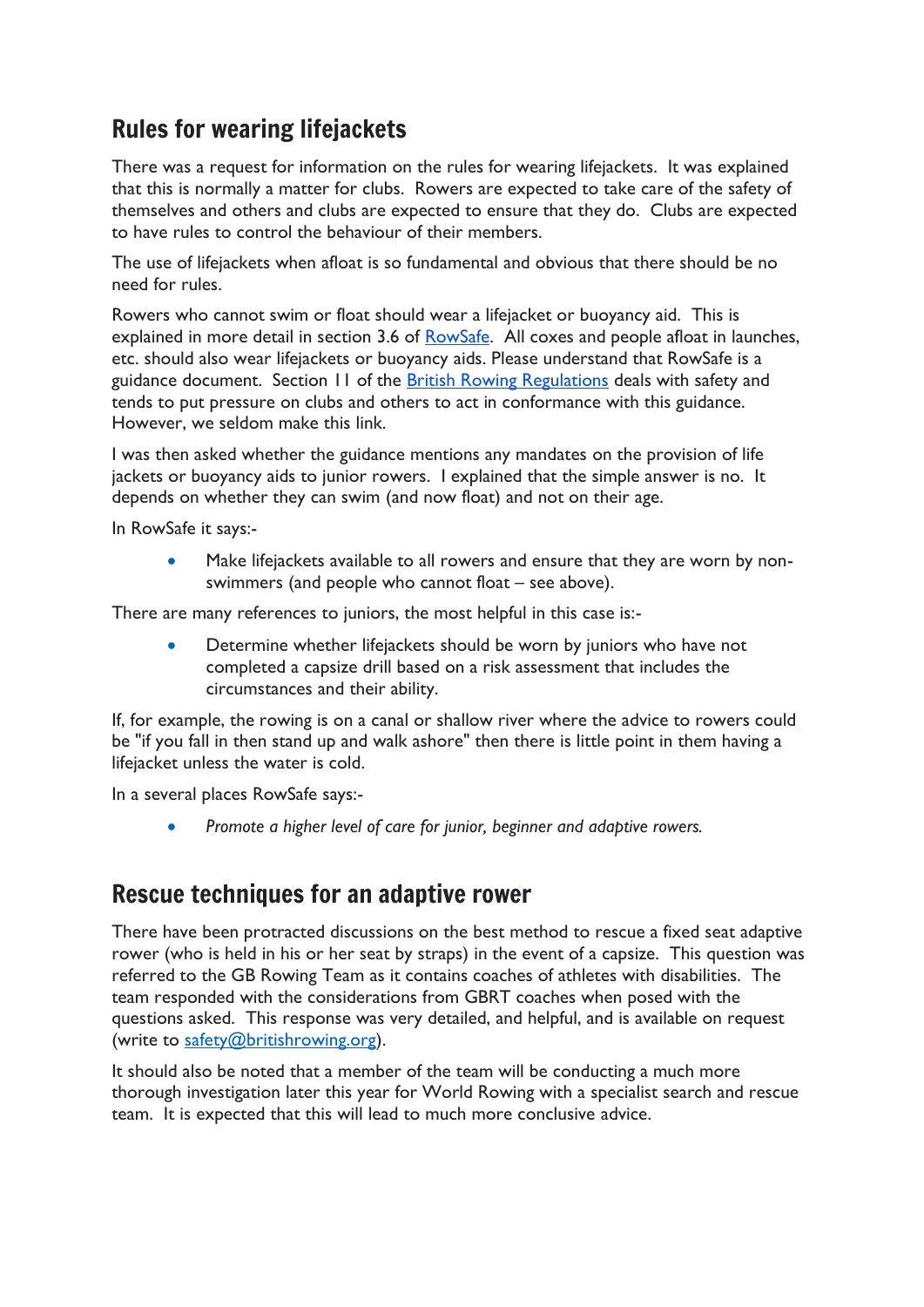## Capsize Drills

There was a request for information about the Capsize and Recovery Training. Firstly, is the capsize drill training a 'drill' or an 'assessment' - i.e., does British Rowing consider that, when carrying out a capsize drill, there is a component of a 'test' that could theoretically not be passed along with the training provided?

Secondly, do you know whether the provider of a capsize drill would be covered by insurance if they had taken the Capsize Drill Training course [\(Capsize and Recovery -](https://www.britishrowing.org/knowledge/courses-qualifications/safety/capsize-and-recovery-2/) British [Rowing\)](https://www.britishrowing.org/knowledge/courses-qualifications/safety/capsize-and-recovery-2/) but didn't have the UKCC Level 2 Club Coach qualification and BR Coach membership.

Finally, do you know how long the UKCC Level 2 Club Coach has existed/included capsize drill training as a component?

The response was that the capsize drill, as delivered by clubs, etc. is best thought of as a technical training exercise, nobody fails but you may ask people to try again. A few people may need several attempts before they get it right. The objective of this exercise is to enable people to find out what it feels like to capsize by doing so in a safe and controlled environment.

If, for example, they find that they cannot climb on top of their inverted boat unaided then this is not a problem providing they can lie across it. There is an easy technique for getting on top of an inverted boat and that is to make your way to the bow, push the bow down until you can push it between your legs and then pull the boat towards you so that it slides under your body. It has to be the bow otherwise there may be a painful interaction with the fin.

Some clubs will combine the capsize drill with a swim or floating test. Depending on the club's judgement on the need to be able to swim or float, then that could be a test. Those people who cannot meet the club's specification will then have to wear a buoyancy aid or lifejacket, when afloat, until they can.

If a club believes that someone is capable of delivering the club capsize and recovery training, then they could consider them to be capable of coaching and fill in the form to enable them to obtain Coach Membership and all the insurance benefits that this provides.

It takes some finding but a link to the form can be found in the FAQs in the insurance microsite, [here.](http://british-rowing-insurance.co.uk/faqs-coaches#FAQ_3) This is what it says:-

*I don't hold a coaching qualification. Where can I find the club endorsement form?*

*Please send this link to your school, university or club committee or relevant person i.e., Head of Rowing when you are a teacher, to fill out the form. It can be found [here.](https://docs.google.com/forms/d/e/1FAIpQLSfsQk_SM-5VjfPzfddLg8X5WQqQ3TKYjA1vjzjbS-2wXxPeCA/viewform?usp=sf_link)*

On your final point, I qualified as a coach in about 2006 and the capsize training was part of the course then. I think that it had been for some years prior to that.